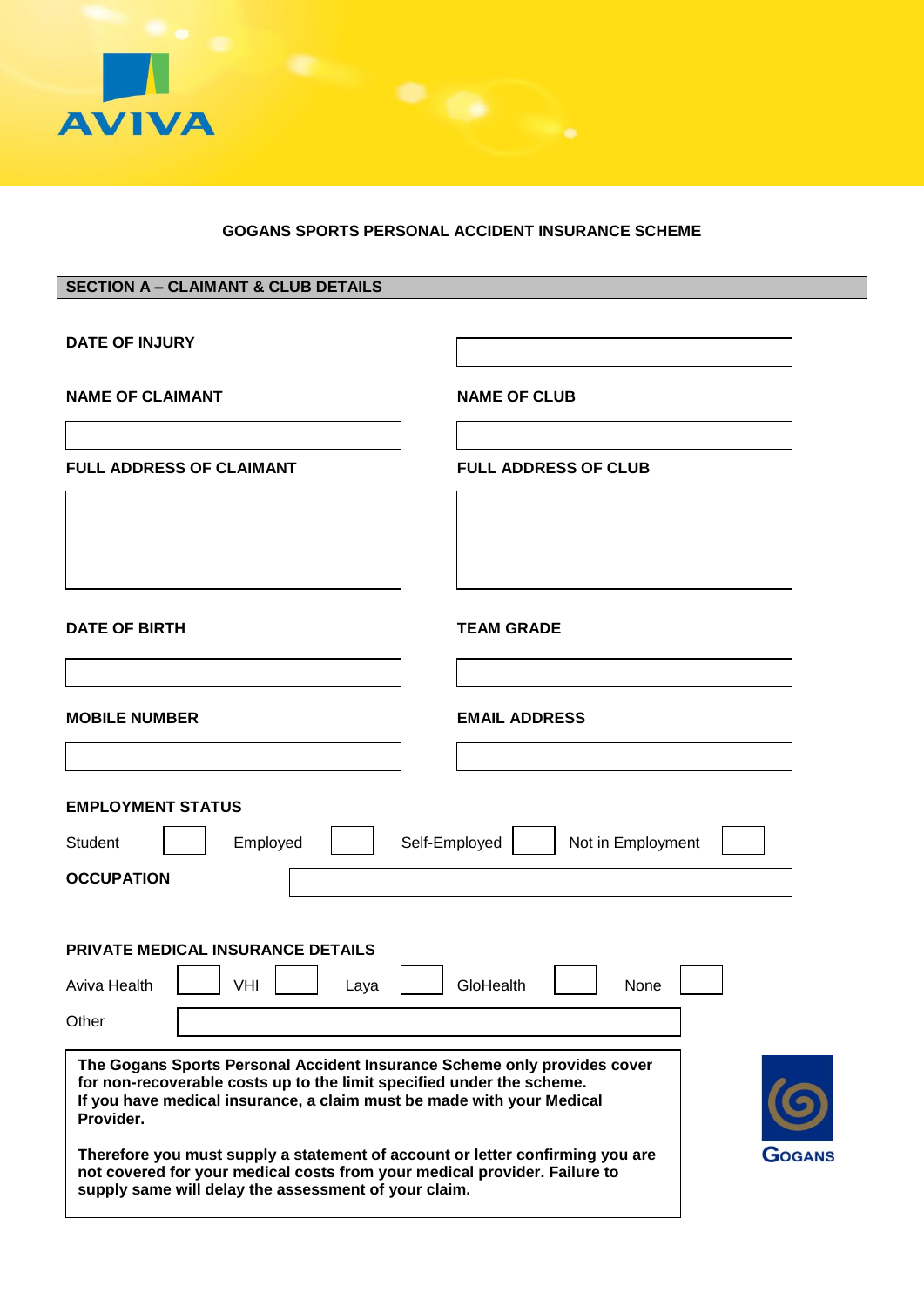

## **SECTION A CONTINUED**

## **NATURE OF YOUR CLAIM**

#### **Medical / Dental / Physio Expenses Permanent Disability**



Non recoverable medical expenses up to policy limit **excluding** the excess shown on the certificate of  $\bullet$ cover for each and every claim.

## **Loss of Wages**

In Relation to Claims for Loss of Earnings, please note the following:

- Applicable to all Insured Persons over 18 years who are in full time employment working a minimum of 16  $\bullet$ hours per week and is only payable if you are unable to work due to injury received in the course of playing/training the designated sport.
- This Benefit shall pay for otherwise unrecoverable loss of basic net wage excluding overtime, bonuses and  $\bullet$ unsociable working hours and shall be payable for 104 weeks **excluding** the first two weeks.
- Social Welfare shall be considered as recoverable income and will be deducted from the basic net wage figure.
- Benefit is payable for each complete week (7 consecutive days) and no Benefit shall be payable for partial weeks.
- Special Condition Applying to Benefit 6 Loss of Wages (Temporary Total Disablement)
	- The maximum benefit payable is as follows: Weeks  $1$  to  $2$   $\qquad$   $\qquad$  Nil Weeks 3 to 104  $\qquad \qquad \text{up to } \text{\textsterling}500.00$

## **The above is purely a summary of benefits payable for assistance when completing this claim form ALL BENEFITS WILL BE HALVED IN THE EVENT THAT PROTECTIVE HEAD GEAR IN NOT WORN**

## **SECTION B – INJURY DETAILS**

| <b>AMOUNT BEING CLAIMED</b>                                   |                                       |     |                                    |  |
|---------------------------------------------------------------|---------------------------------------|-----|------------------------------------|--|
| <b>EXACT NATURE</b><br><b>&amp; CIRCUMSTANCE</b><br>OF INJURY |                                       |     |                                    |  |
| Where did the injury occur?                                   | Club Training<br><b>Official Game</b> |     | Challenge Match<br>Other (specify) |  |
| Were you wearing Protective headgear at the time?             |                                       | Yes | No                                 |  |
| If No, please explain why:                                    |                                       |     |                                    |  |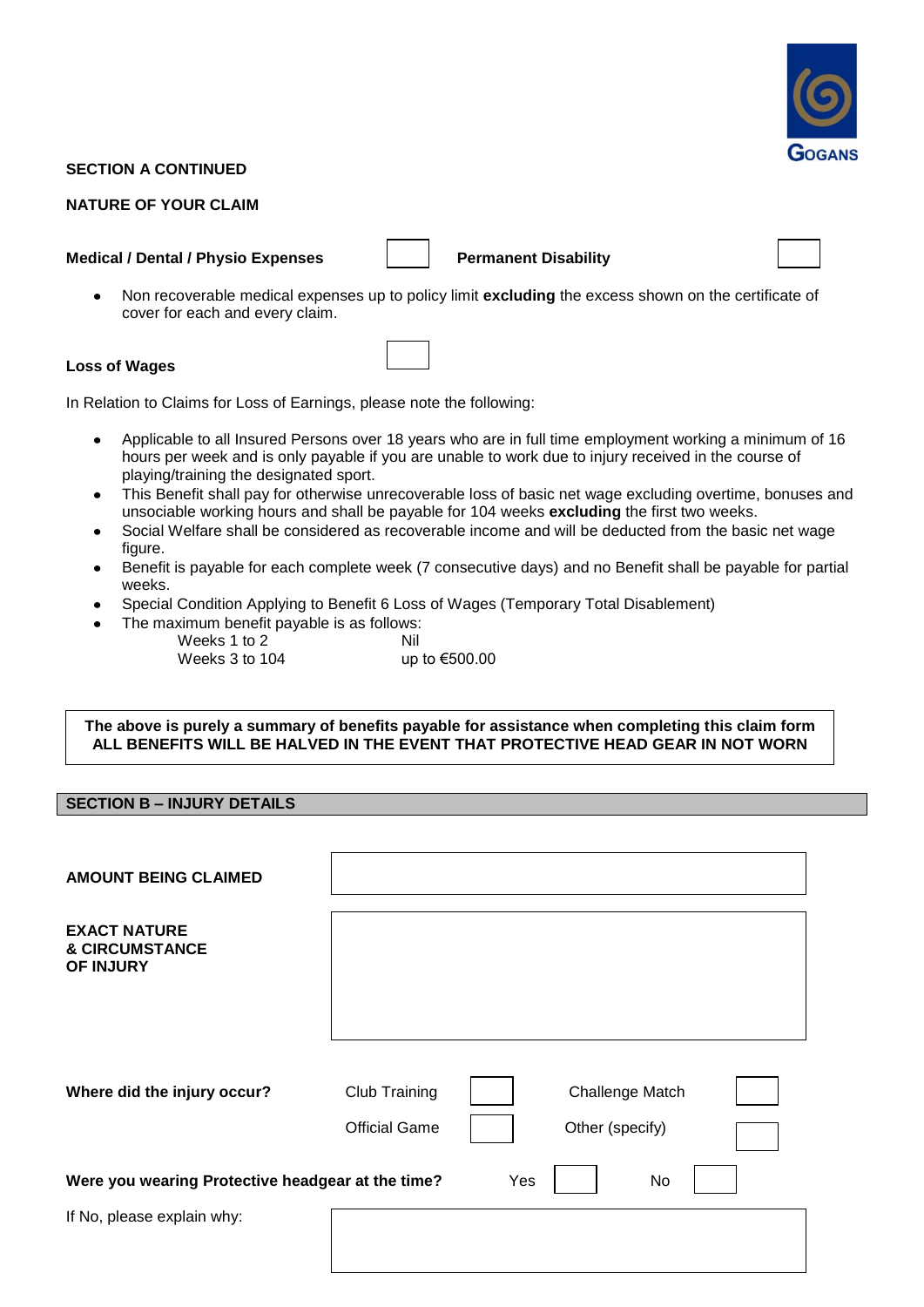

## **SECTION C – LOSS OF WAGES CERTIFICATE – FOR COMPLETION BY A SELF-EMPLOYED CLAIMANT**

| <b>NAME OF YOUR COMPANY</b>                       |   |
|---------------------------------------------------|---|
| <b>ADDRESS OF YOUR COMPANY</b>                    |   |
| <b>BUSINESS DESCRIPTION</b>                       |   |
| <b>NATURE OF EMPLOYMENT</b>                       |   |
| <b>REASON FOR LOSS OF INCOME</b>                  |   |
|                                                   |   |
| Amount of Average Weekly Net Income               | € |
| <b>Weekly Net Wage Paid to Substitute Workers</b> | € |

**I declare that I am unfit for work following injury as a result of participating in a match / training and unable to earn by average weekly income.**

**I attach**

- **(i) Confirmation of my loss of net weekly wages from my accountant (include Chartered Accountant Registration number)**
- **(ii) Details of my claim with the Department of Social Protection (or equivalent)**

| Signature   |  |
|-------------|--|
|             |  |
| <b>Date</b> |  |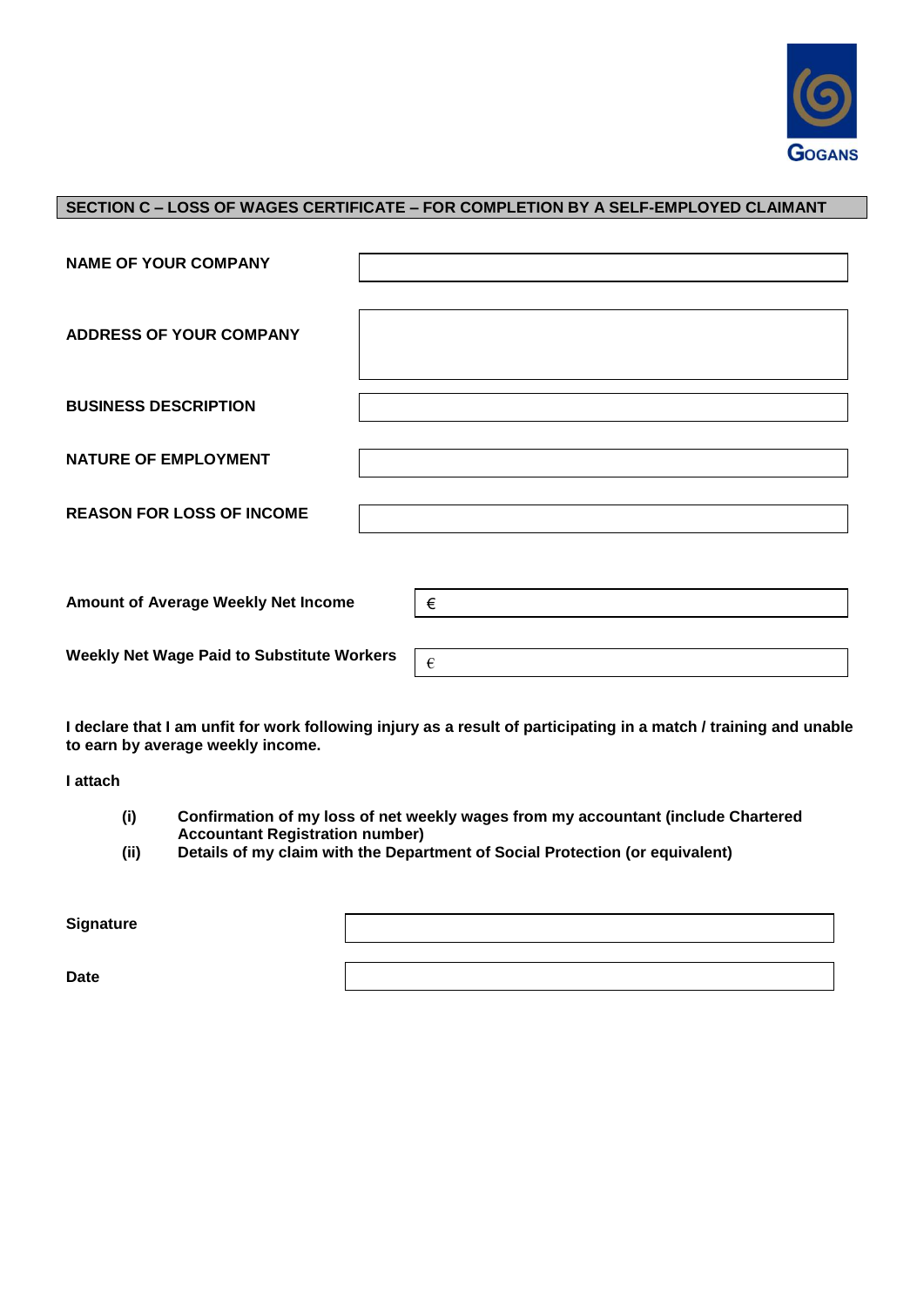

## **SECTION D – LOSS OF WAGES CERTIFICATE – FOR COMPLETION BY CLAIMANT'S EMPLOYER**

| <b>COMPANY NAME</b>                                                                                                                                                                                       |                              |                                                 |
|-----------------------------------------------------------------------------------------------------------------------------------------------------------------------------------------------------------|------------------------------|-------------------------------------------------|
| <b>PHONE NUMBER</b>                                                                                                                                                                                       |                              |                                                 |
| <b>EMAIL ADDRESS</b>                                                                                                                                                                                      |                              |                                                 |
| <b>POSTAL ADDRESS</b>                                                                                                                                                                                     |                              |                                                 |
| <b>EMPLOYEE'S NAME</b>                                                                                                                                                                                    | <b>EMPLOYEE'S PPS NUMBER</b> | <b>EMPLOYEE'S PPS CLASS</b>                     |
| DATE EMPLOYMENT COMMENCED                                                                                                                                                                                 | <b>DATE LAST WORKED</b>      | DATE OF NOTIFICATION OF<br><b>LOSS OF WAGES</b> |
|                                                                                                                                                                                                           |                              |                                                 |
| <b>REASON FOR LOSS OF WAGES</b>                                                                                                                                                                           |                              | <b>DATE RETURNED TO WORK</b>                    |
| Amount of Loss of Basic Net Weekly Wages<br>(Excluding overtime, allowances etc.)                                                                                                                         | €                            |                                                 |
| Please attach 3 recent payslips or a letter from your Employer stating your net weekly wage.                                                                                                              |                              |                                                 |
| Is the above employee contributing to company Health Insurance scheme                                                                                                                                     |                              | Yes<br>No                                       |
| I hereby certify that the employee is at a loss of net weekly wages and was in Permanent employment of at<br>least 16 hours on average per week prior to the loss and no sick pay scheme is in operation. |                              |                                                 |
| Personnel Officer / Manager's Name (BLOCK CAPITALS)                                                                                                                                                       |                              |                                                 |
| Personnel Officer / Manager's Signature                                                                                                                                                                   |                              |                                                 |
| <b>Date</b>                                                                                                                                                                                               |                              |                                                 |
| <b>Employers Stamp</b>                                                                                                                                                                                    |                              |                                                 |

(If no stamp available, please attach a letter on company headed paper confirming the above details)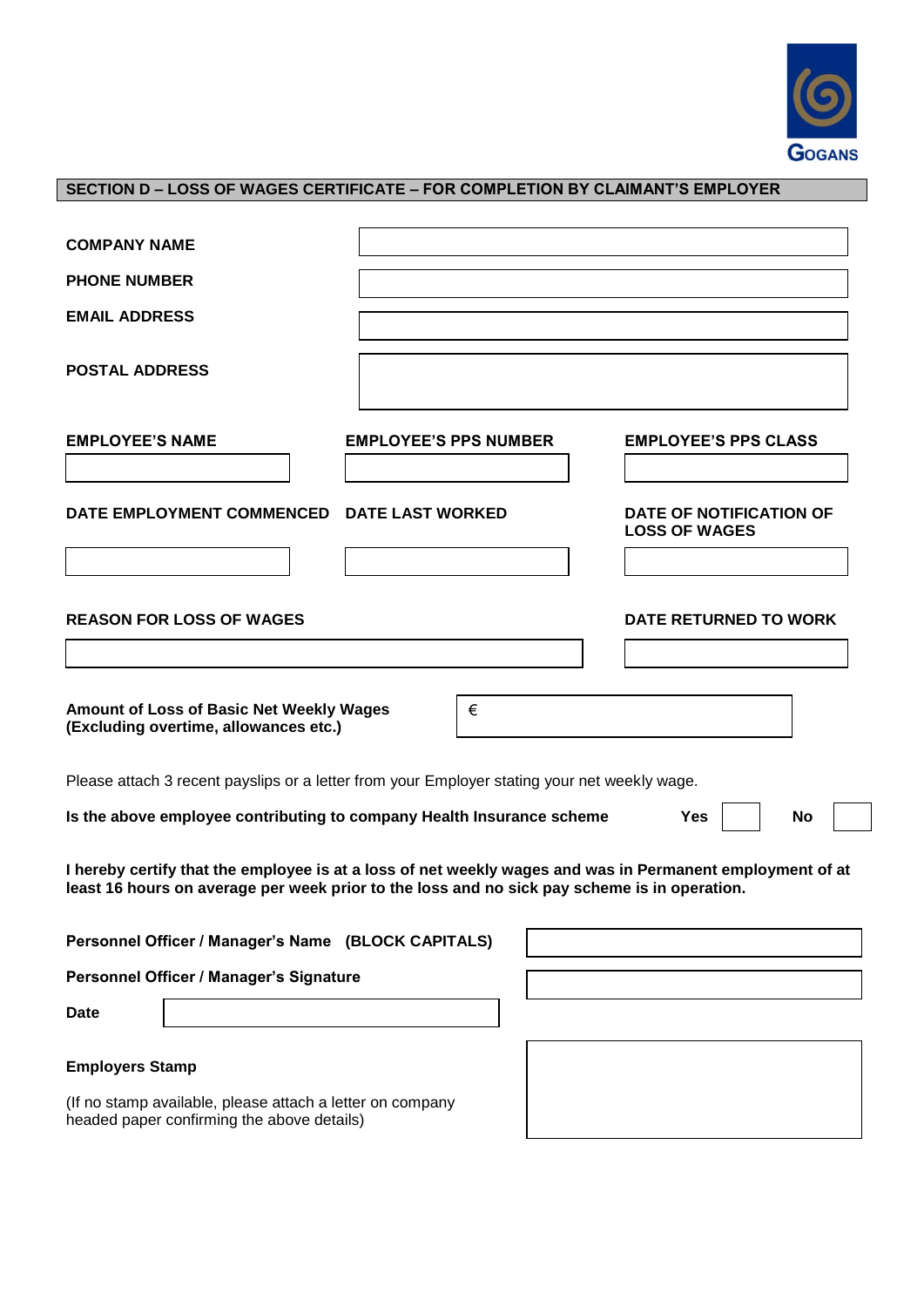

| SECTION E – SOCIAL WELFARE BENEFIT – FOR COMPLETION BY SOCIAL WELFARE OFFICE |
|------------------------------------------------------------------------------|
|------------------------------------------------------------------------------|

| <b>NAME</b>                                                                         | <b>PPS NUMBER</b> |
|-------------------------------------------------------------------------------------|-------------------|
|                                                                                     |                   |
|                                                                                     |                   |
| I certify that the above name has been in receipt of Illness Benefit for the period | to                |
| at a rate of<br>€                                                                   | per week.         |
|                                                                                     |                   |
| I certify that the above name is NOT entitled to Illness Benefit for the period     | to                |
|                                                                                     |                   |
| (BLOCK CAPITALS)<br><b>Official's Name</b>                                          |                   |
| <b>Official's Signature</b>                                                         |                   |
| <b>Date</b>                                                                         |                   |
|                                                                                     |                   |
|                                                                                     |                   |
| <b>Official Stamp</b>                                                               |                   |
|                                                                                     |                   |
|                                                                                     |                   |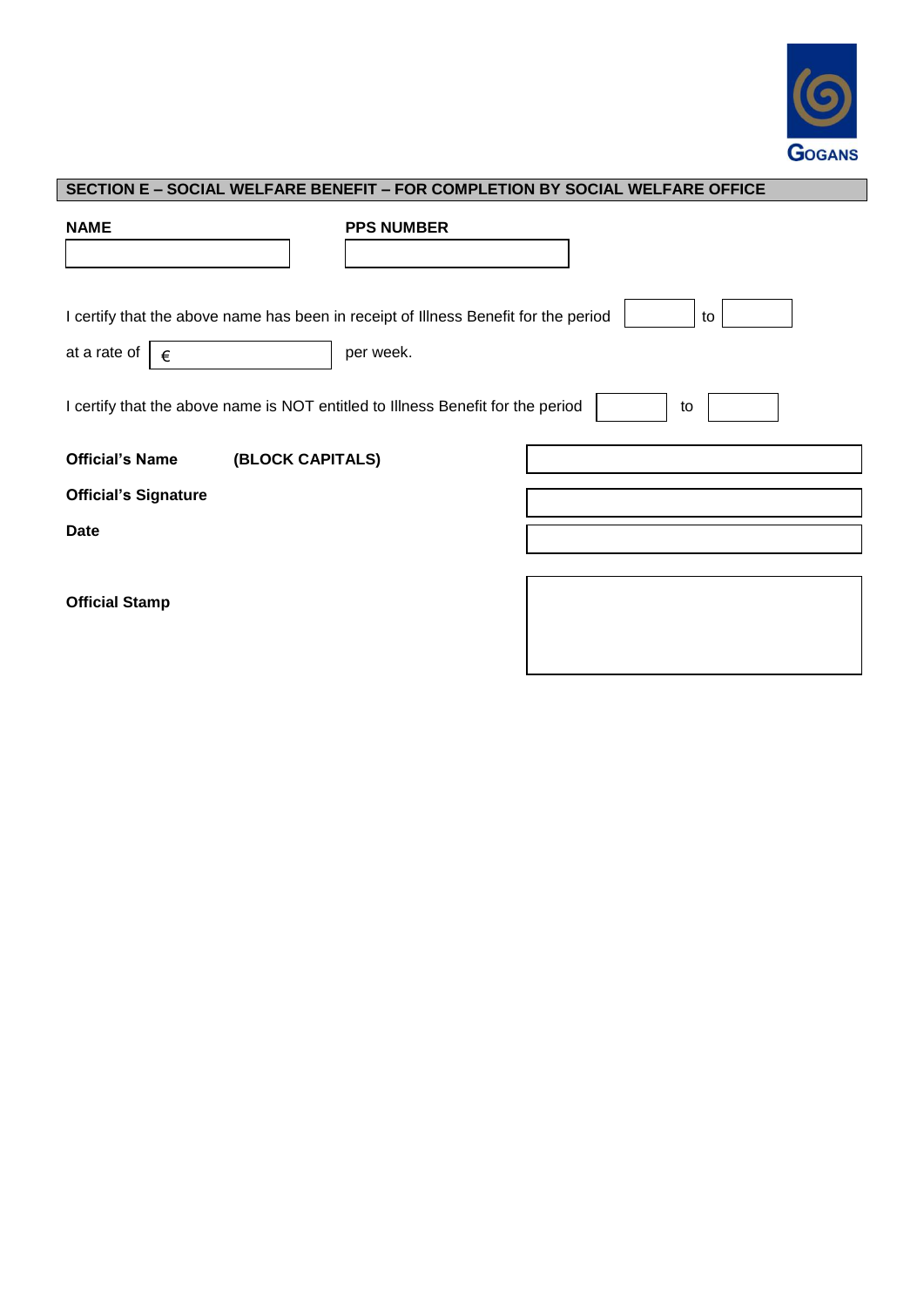

# **SECTION F – MEDICAL CERTIFICATE – FOR COMPLETION IN ALL CASES BY THE MEDCIAL PRACTITIONER WHO ATTENDED THE CLAIMANT PATIENT'S NAME** DATE OF BIRTH **PATIENTS ADDRESS CAUSE OF DISABILITY AND DETAILS OF TREATMENT ADMINISTERED: DATE OF DIAGNOSIS DATE OF FIRST CONSULT FOR INJURY** Date from when unfit for work **Date when fit to return to work** Date when fit to return to work  **(If unknown, please estimate)** Has the Claimant received Physiotherapy for this injury? **Yes Yes No Doctor / Dentist / Physiotherapist's Declaration**

I declare that to the best of my knowledge, the above information is accurate and correct and that the disability has been continuous as stated above.

| <b>Official's Name</b>      | (BLOCK CAPITALS) |  |
|-----------------------------|------------------|--|
| <b>Official's Signature</b> |                  |  |
| <b>Date</b>                 |                  |  |
|                             |                  |  |
| <b>Official Stamp</b>       |                  |  |

(If no stamp is available, please attach a letter On headed paper confirming the above details)

**Telephone Number**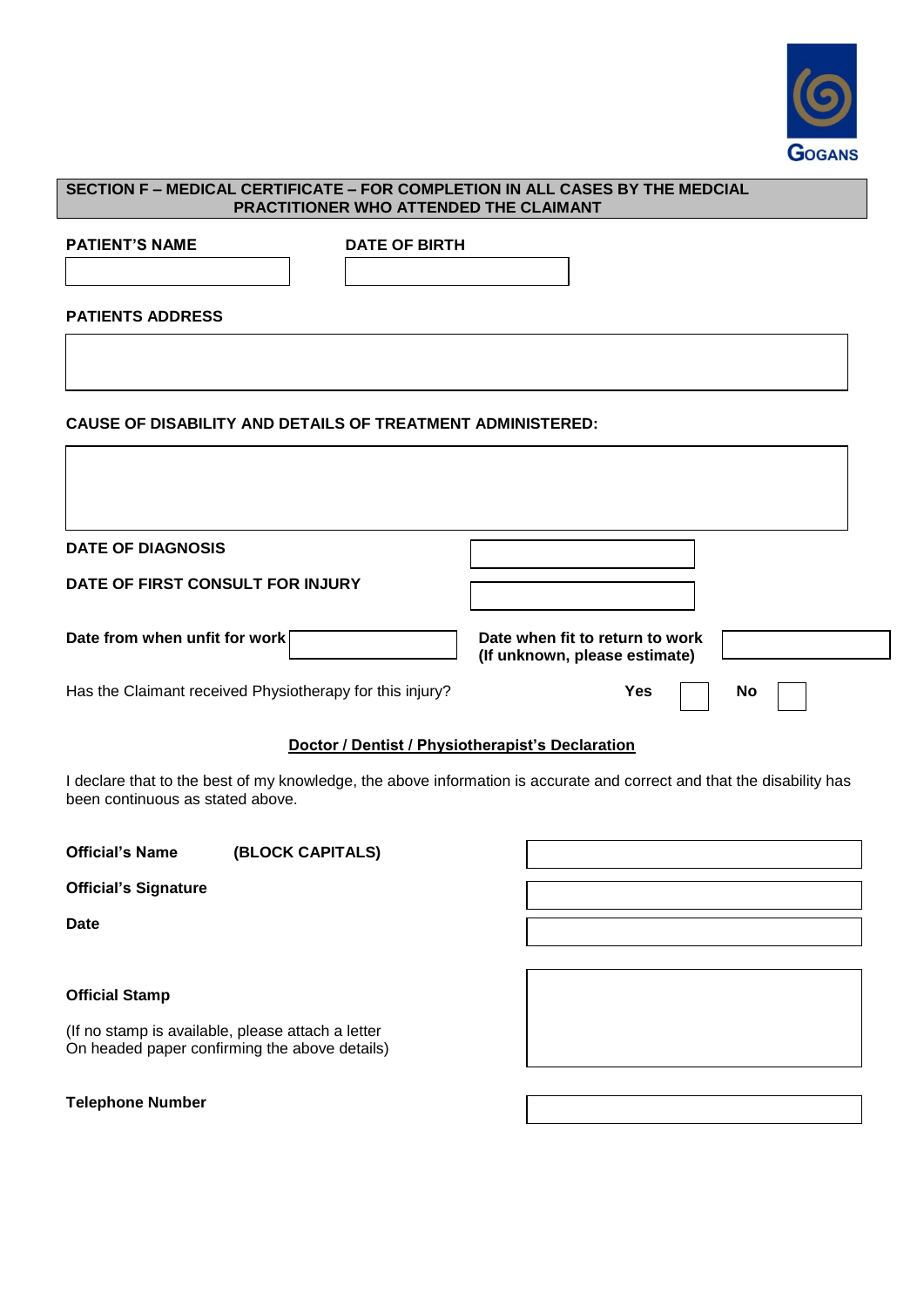

## **SECTION G – DECLARATION – TO BE COMPLETED IN ALL CASES BY THE CLAIMANT, CLUB SECRETARY AND CLUB CHAIPERSON**

## **Claimant's Declaration**

I hereby declare that to the best of my knowledge the foregoing statements are true in every respect.

I hereby authorise the doctor / dentist / physiotherapist / hospital / employer / Private Health Insurer / Dept. of Social Protection (or equivalent) to supply any information requested. I understand that any deliberate misstatement will void the claim in its entirety.

I consent for the purposes of the Date protection Acts, 1988 and 2003 to the information I give on this form and any other form issued to me in connection with this claim and to any other information that I give in relation to this claim being held and assessed by Aviva.

I give my authorisation that any information pertaining to this claim may be provided to any persons deemed relevant by Aviva in assessment of this claim.

#### **To whom should the Settlement be made payable to**

**Relationship to the Claimant** 

| <b>Claimants Name (BLOCK CAPITALS)</b> |  |  |
|----------------------------------------|--|--|
|----------------------------------------|--|--|

**Claimant's Signature**

**Date**

## **Club Secretary's Declaration**

I declare that the above named claimant was injured as a result of participating in an officially sanctioned game or training session.

#### **Secretary's Name (BLOCK CAPITALS)**

**Secretary's Signature**

**Date**

#### **Passed By the Club Chairperson**

I declare that the above named claimant was injured as a result of participating in an officially sanctioned game or training session.

## **Secretary's Name (BLOCK CAPITALS)**

**Secretary's Signature**

**Date**